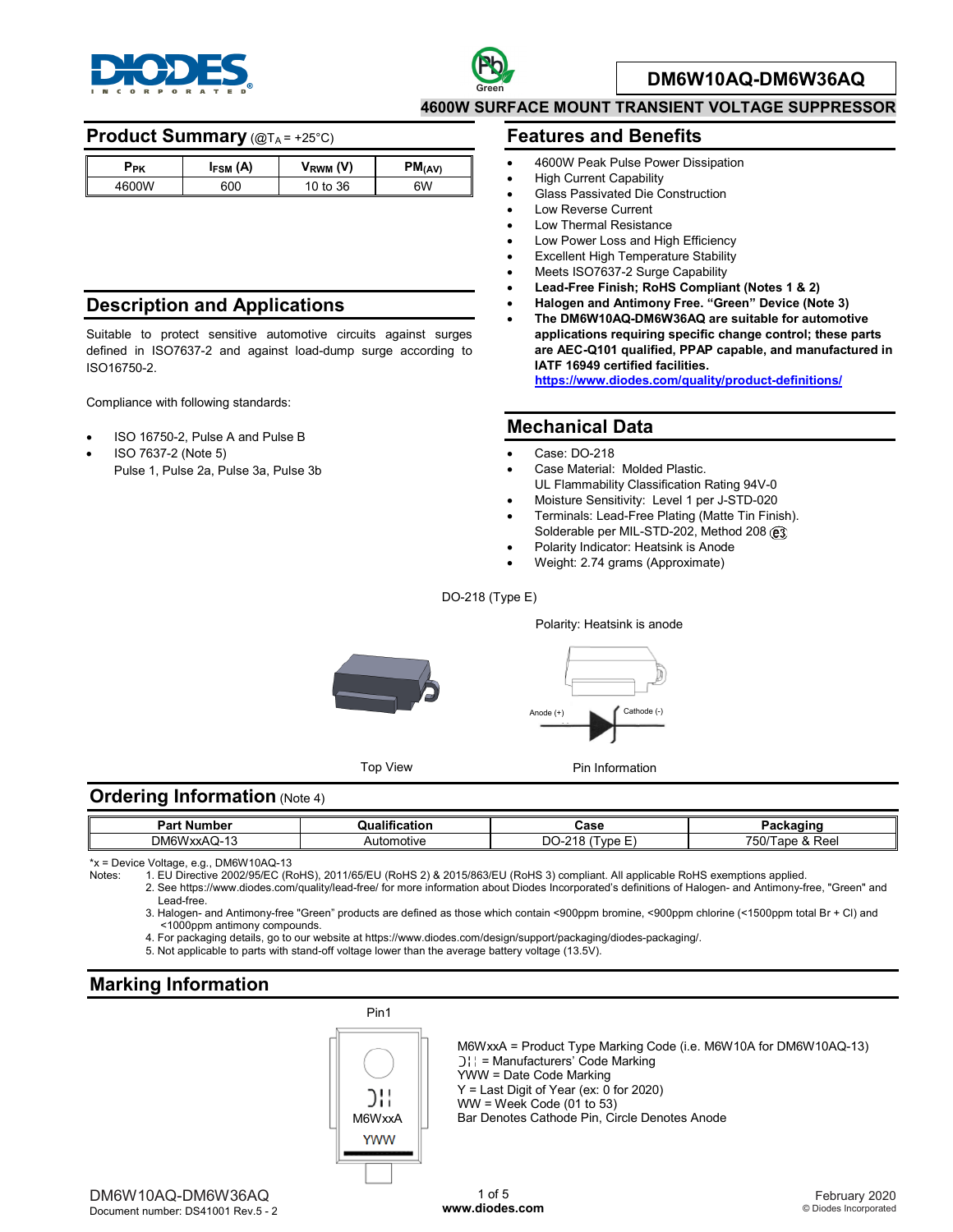

#### **Maximum Ratings** (@T<sub>A</sub> = +25°C, unless otherwise specified.)

| <b>Characteristic</b>                                                                                    | Symbol               | Value           | Unit         |   |
|----------------------------------------------------------------------------------------------------------|----------------------|-----------------|--------------|---|
| Peak Pulse Power Dissipation                                                                             | 10/1000us Waveform   | P <sub>PK</sub> | 4600<br>3600 | W |
| Non Repetitive Current Pulse Derated above $T_A = +25^{\circ}C$ ) $ 10/10000 \mu s$ Waveform<br>(Note 6) |                      |                 |              |   |
| Peak Forward Surge Current,<br>8.3ms Single Half Sine-Wave Superimposed on Rated Load (Note 7)           |                      | <b>IFSM</b>     | 600          |   |
| Steady State Power Dissipation @ $T_c$ = +25°C                                                           | $PM$ <sub>(AV)</sub> | 6.0             | W            |   |

## **Thermal Characteristics**

| <b>Characteristic</b>                        | Svmbol           | Value           | Unit    |
|----------------------------------------------|------------------|-----------------|---------|
| Typical Thermal Resistance, Junction to Case | $R_{\theta$ JC   |                 | °C∕W    |
| Operating Temperature Range                  |                  | $-55$ to $+175$ | $\sim$  |
| Storage Temperature Range                    | T <sub>STG</sub> | $-55$ to $+175$ | $\circ$ |

Notes: 6. Valid provided that terminals are kept at ambient temperature.

7. Measured on 8.3ms single half sine-wave or equivalent square wave. Duty cycle = 4 pulses per minute maximum.

# **Electrical Characteristics** (@TA = +25°C, unless otherwise specified.)

| <b>Part Number</b> | <b>Reverse</b><br><b>Standoff</b><br>Voltage |           | <b>Breakdown</b><br>Voltage<br>$V_{BR}$ @ $IT$ (Note 8) | <b>Test</b><br>Current | Max. Reverse<br>Leakage @<br><b>V</b> <sub>RWM</sub><br>(Note 10) | Max. Clamping<br>Voltage @ Ipp | <b>Max. Peak Pulse</b><br>Current I <sub>pp</sub> at<br>10/1000µs<br>(Note 9) | <b>Maximum</b><br>Leakage<br>at V <sub>wm</sub><br>$T_{J}$ = +175°C |
|--------------------|----------------------------------------------|-----------|---------------------------------------------------------|------------------------|-------------------------------------------------------------------|--------------------------------|-------------------------------------------------------------------------------|---------------------------------------------------------------------|
|                    | $V_{RWM} (V)$                                | Min $(V)$ | Max(V)                                                  | $I_T$ (mA)             | $I_R(\mu A)$                                                      | $V_C(V)$                       | (A)                                                                           | $I_D(\mu A)$                                                        |
| DM6W10AQ           | 10                                           | 11.1      | 12.3                                                    | 5                      | 15                                                                | 17.0                           | 271                                                                           | 250                                                                 |
| DM6W11AQ           | 11                                           | 12.2      | 13.5                                                    | 5                      | 10                                                                | 18.2                           | 253                                                                           | 150                                                                 |
| DM6W12AQ           | 12                                           | 13.3      | 14.7                                                    | 5                      | 10                                                                | 19.9                           | 231                                                                           | 150                                                                 |
| DM6W13AQ           | 13                                           | 14.4      | 15.9                                                    | 5                      | 10                                                                | 21.5                           | 214                                                                           | 150                                                                 |
| DM6W14AQ           | 14                                           | 15.6      | 17.2                                                    | 5                      | 10                                                                | 23.2                           | 198                                                                           | 150                                                                 |
| DM6W15AQ           | 15                                           | 16.7      | 18.5                                                    | 5                      | 10                                                                | 24.4                           | 189                                                                           | 150                                                                 |
| DM6W16AQ           | 16                                           | 17.8      | 19.7                                                    | 5                      | 10                                                                | 26.0                           | 177                                                                           | 150                                                                 |
| DM6W17AQ           | 17                                           | 18.9      | 20.9                                                    | 5                      | 10                                                                | 27.6                           | 167                                                                           | 150                                                                 |
| DM6W18AQ           | 18                                           | 20.0      | 22.1                                                    | 5                      | 10                                                                | 29.2                           | 158                                                                           | 150                                                                 |
| DM6W20AQ           | 20                                           | 22.2      | 24.5                                                    | 5                      | 10                                                                | 32.4                           | 142                                                                           | 150                                                                 |
| DM6W22AQ           | 22                                           | 24.4      | 26.9                                                    | 5                      | 10                                                                | 35.5                           | 130                                                                           | 150                                                                 |
| DM6W24AQ           | 24                                           | 26.7      | 29.5                                                    | 5                      | 10                                                                | 38.9                           | 118                                                                           | 150                                                                 |
| DM6W26AQ           | 26                                           | 28.9      | 31.9                                                    | 5                      | 10                                                                | 42.1                           | 109                                                                           | 150                                                                 |
| DM6W28AQ           | 28                                           | 31.1      | 34.4                                                    | 5                      | 10                                                                | 45.4                           | 101                                                                           | 150                                                                 |
| DM6W30AQ           | 30                                           | 33.3      | 36.8                                                    | 5                      | 10                                                                | 48.4                           | 95                                                                            | 150                                                                 |
| DM6W33AQ           | 33                                           | 36.7      | 40.6                                                    | 5                      | 10                                                                | 53.3                           | 86                                                                            | 150                                                                 |
| DM6W36AQ           | 36                                           | 40.0      | 44.2                                                    | 5                      | 10                                                                | 58.1                           | 79                                                                            | 150                                                                 |

Notes: 8. V<sub>BR</sub> measured with  $I_T$  current pulse = 10ms to 15ms.<br>9. Refer to Figure 3 for the waveform.

10. A short duration pulse test is used to minimize the self-heating effect.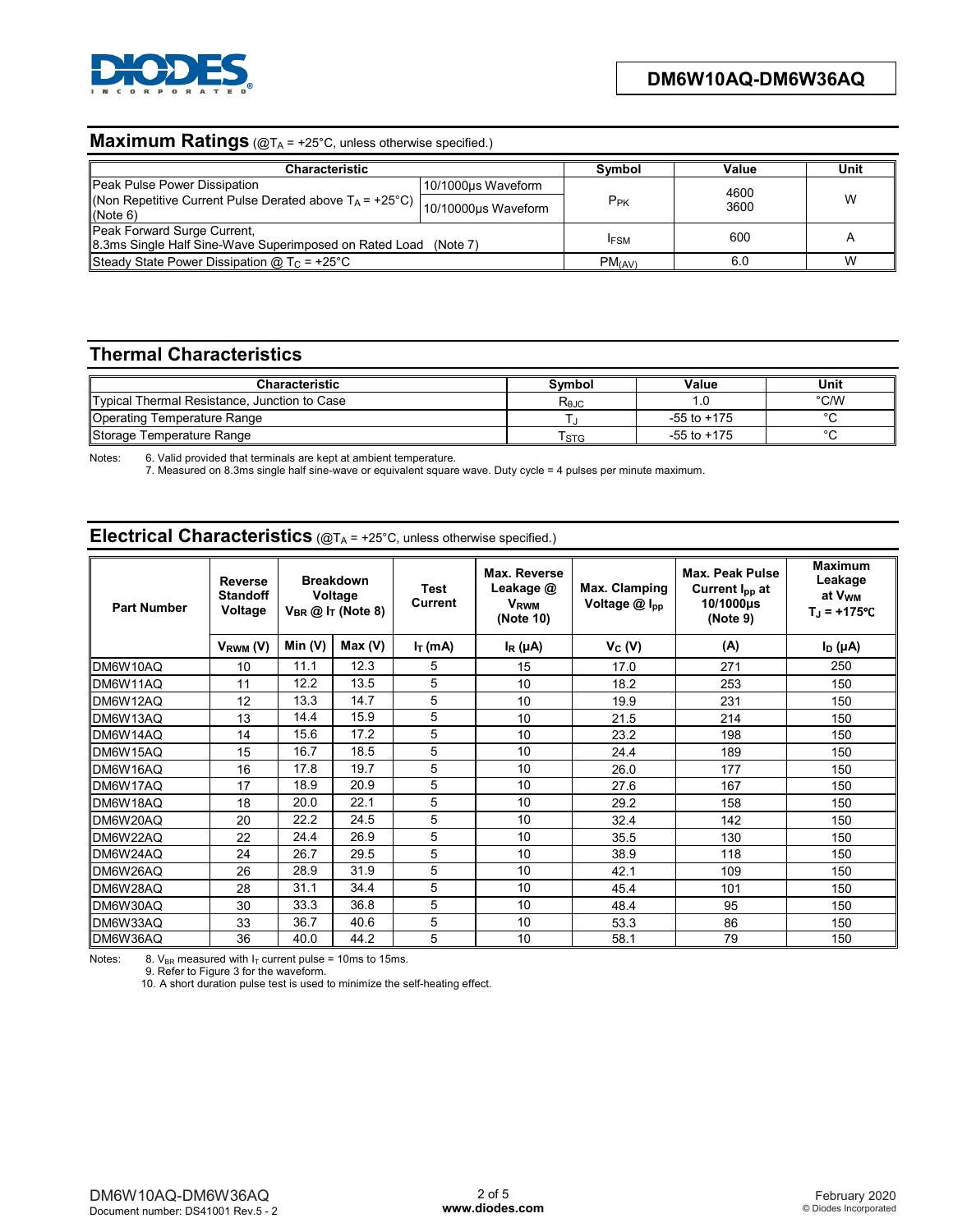

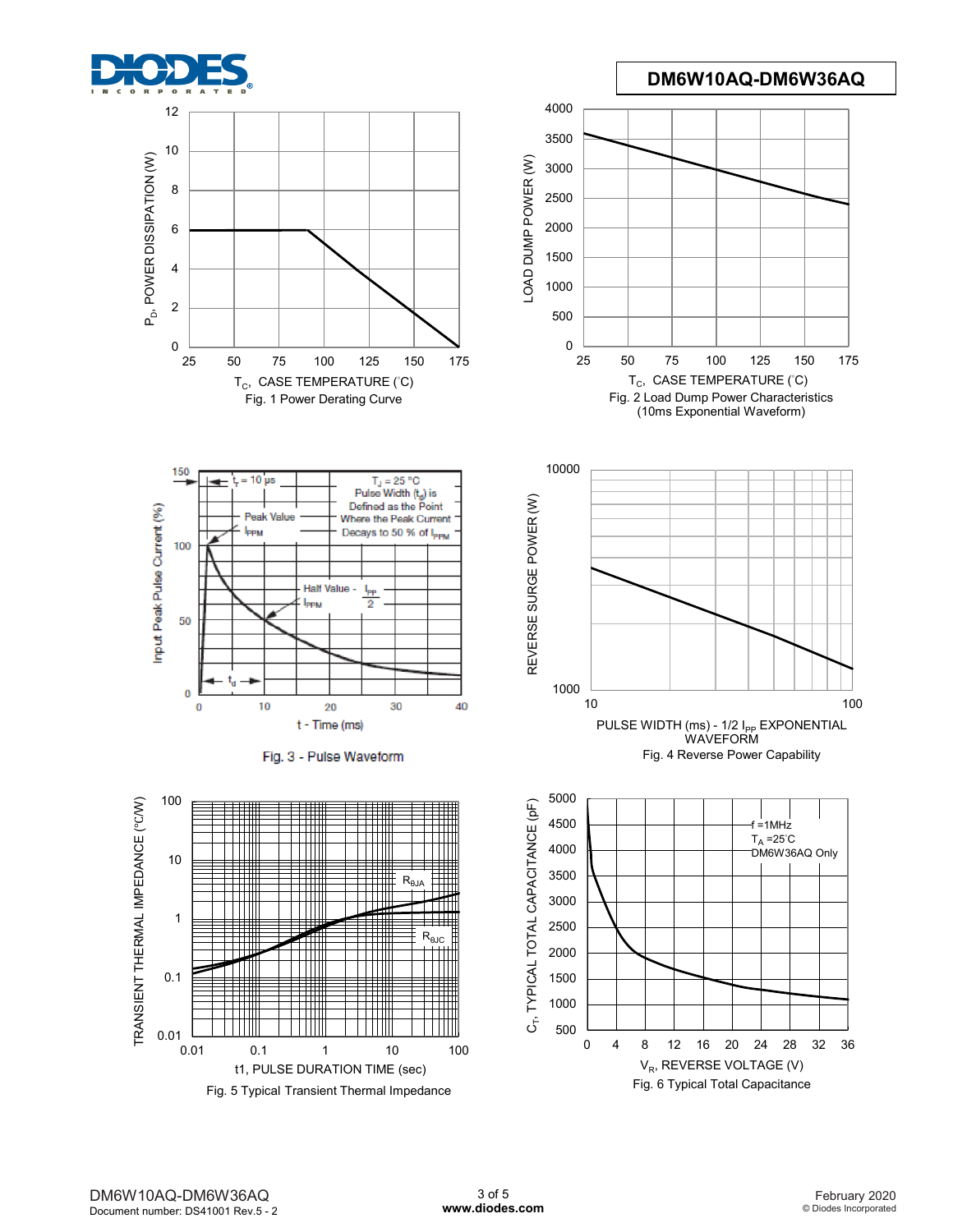

# **Package Outline Dimensions**

Please see <http://www.diodes.com/package-outlines.html> for the latest version.



| <b>DO-218</b><br>(Type E) |       |       |       |  |  |
|---------------------------|-------|-------|-------|--|--|
| Dim                       | Min   | Max   | Typ   |  |  |
| A                         | 4.70  | 5.70  |       |  |  |
| A <sub>1</sub>            | 4.70  | 5.25  | 5.00  |  |  |
| A2                        | 3.45  | 4.25  | 3.95  |  |  |
| A <sub>3</sub>            | 1.70  | 2.50  | 2.00  |  |  |
| A4                        | 2.65  | 3.55  | 3.10  |  |  |
| b                         | 2.30  | 3.00  |       |  |  |
| C                         | 0.45  | 0.90  |       |  |  |
| D                         | 13.20 | 13.80 | 13.50 |  |  |
| D1                        | 8.70  | 9.30  | 9.00  |  |  |
| D <sub>2</sub>            | 9.70  | 10.30 | 10.00 |  |  |
| Е                         | 8.20  | 8.80  | 8.50  |  |  |
| E1                        | 9.50  | 10.00 |       |  |  |
| н                         | 15.00 | 16.00 | 15.50 |  |  |
| L                         | 1.50  | 2.50  | 2.00  |  |  |
| Dimensions in<br>Δ        |       |       |       |  |  |

# **Suggested Pad Layout**

Please see <http://www.diodes.com/package-outlines.html> for the latest version.



#### **DO-218 (Type E)**

| <b>Dimensions</b> | Value   |  |  |
|-------------------|---------|--|--|
|                   | (in mm) |  |  |
| G                 | 3.30    |  |  |
| x                 | 3.50    |  |  |
| X <sub>1</sub>    | 11.00   |  |  |
|                   | 3.00    |  |  |
| Υ1                | 9.50    |  |  |
| Υ2                | 15.80   |  |  |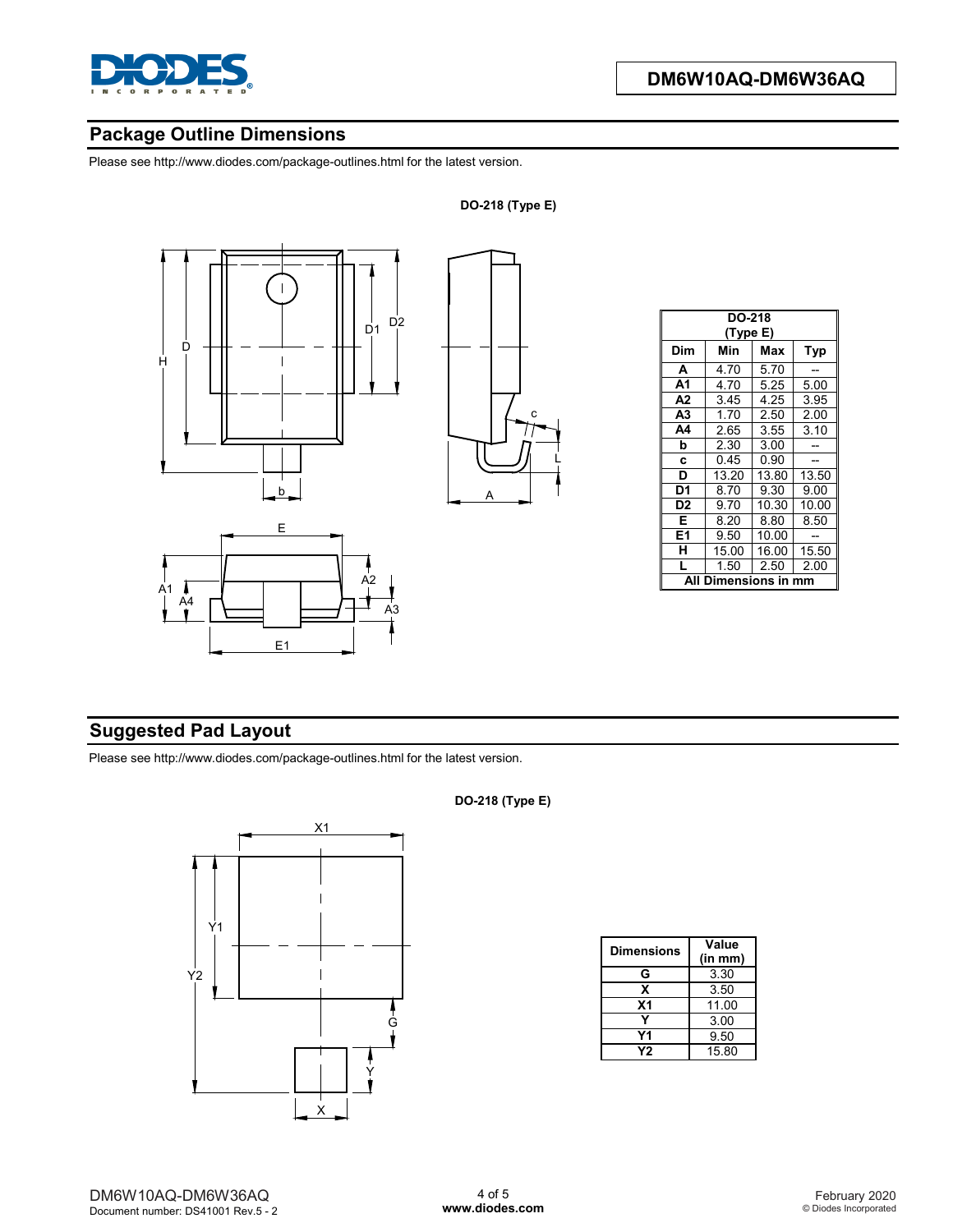

#### **IMPORTANT NOTICE**

DIODES INCORPORATED MAKES NO WARRANTY OF ANY KIND, EXPRESS OR IMPLIED, WITH REGARDS TO THIS DOCUMENT, INCLUDING, BUT NOT LIMITED TO, THE IMPLIED WARRANTIES OF MERCHANTABILITY AND FITNESS FOR A PARTICULAR PURPOSE (AND THEIR EQUIVALENTS UNDER THE LAWS OF ANY JURISDICTION).

Diodes Incorporated and its subsidiaries reserve the right to make modifications, enhancements, improvements, corrections or other changes without further notice to this document and any product described herein. Diodes Incorporated does not assume any liability arising out of the application or use of this document or any product described herein; neither does Diodes Incorporated convey any license under its patent or trademark rights, nor the rights of others. Any Customer or user of this document or products described herein in such applications shall assume all risks of such use and will agree to hold Diodes Incorporated and all the companies whose products are represented on Diodes Incorporated website, harmless against all damages.

Diodes Incorporated does not warrant or accept any liability whatsoever in respect of any products purchased through unauthorized sales channel. Should Customers purchase or use Diodes Incorporated products for any unintended or unauthorized application, Customers shall indemnify and hold Diodes Incorporated and its representatives harmless against all claims, damages, expenses, and attorney fees arising out of, directly or indirectly, any claim of personal injury or death associated with such unintended or unauthorized application.

Products described herein may be covered by one or more United States, international or foreign patents pending. Product names and markings noted herein may also be covered by one or more United States, international or foreign trademarks.

This document is written in English but may be translated into multiple languages for reference. Only the English version of this document is the final and determinative format released by Diodes Incorporated.

#### **LIFE SUPPORT**

Diodes Incorporated products are specifically not authorized for use as critical components in life support devices or systems without the express written approval of the Chief Executive Officer of Diodes Incorporated. As used herein:

- A. Life support devices or systems are devices or systems which:
	- 1. are intended to implant into the body, or
	- 2. support or sustain life and whose failure to perform when properly used in accordance with instructions for use provided in the labeling can be reasonably expected to result in significant injury to the user.
- B. A critical component is any component in a life support device or system whose failure to perform can be reasonably expected to cause the failure of the life support device or to affect its safety or effectiveness.

Customers represent that they have all necessary expertise in the safety and regulatory ramifications of their life support devices or systems, and acknowledge and agree that they are solely responsible for all legal, regulatory and safety-related requirements concerning their products and any use of Diodes Incorporated products in such safety-critical, life support devices or systems, notwithstanding any devices- or systems-related information or support that may be provided by Diodes Incorporated. Further, Customers must fully indemnify Diodes Incorporated and its representatives against any damages arising out of the use of Diodes Incorporated products in such safety-critical, life support devices or systems.

Copyright © 2020, Diodes Incorporated

**[www.diodes.com](http://www.diodes.com)**